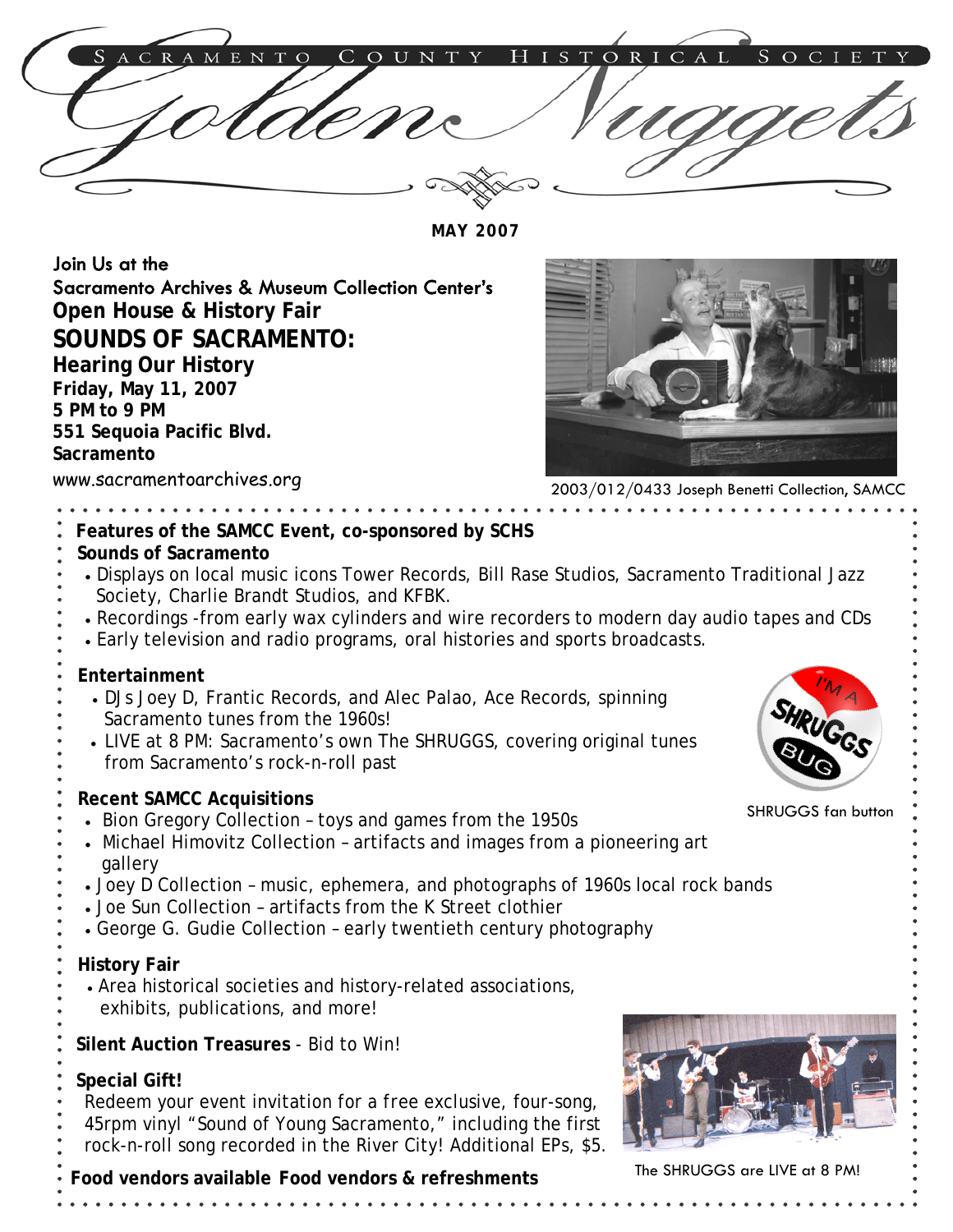**Historic Preservation Month A Sacramento Perspective**  By Rick Bettis, Mary Helmich, and Pat Turse



Postcard, Sutter's Fort before restoration

A number of local and statewide events are planned to recognize May as National Historic Preservation Month. Sacramento has had a rich, but somewhat mixed history of preserving its heritage. Historic preservation was not always a significant part of Sacramento's culture. Numerous historic buildings and homes have been demolished or completely altered in appearance over the years, but the climate for preservation has changed. The first restoration and reconstruction of a historic structure began in 1893 at Sutter's Fort, led by the Native Sons of the Golden West. Now a state historic park, it remains one of the city's most prized educational and cultural sites.

In the early 1960s, controversy erupted over the route of the proposed Interstate 5. Historian V. Aubrey Neasham and SCHS founders, Dr. Joseph McGowan and Eleanor McClatchy, *Sacramento Bee* publisher, were among many who vigorously opposed the project, but the lure of easy freeway access and the prospect of a new Macy's store proved irresistible to politicians and downtown commerce. The chosen location demolished half of Sacramento's "West End" heritage and separated much of the city from the banks of the Sacramento River. "Old Sacramento," a small section of the original commercial core, was preserved as a historic district. The West End's depression-era skid row environment may have swayed the public to allow the freeway's construction as a sort of buffer. The 1960s was also the era of large-scale, federally funded Redevelopment Agency projects that resulted in the demolition of the mostly Asian communities along parts of Capitol Avenue and the development of Capitol Mall.

Former SCHS president Mary Helmich, who worked on the first survey of 19<sup>th</sup> century homes in Sacramento's central city for James Henley and the then Sacramento City and County Museum from 1969 to 1971, estimates that one Victorian building was being torn down every two weeks. There were no safeguards in place to protect the city's heritage.

Public awareness about the problem grew in 1973, when the Sacramento Branch of the American Association of University Women (AAUW), under the direction of Paula Boghosian, Carolyn Martin, Jane Hagedorn, and Mary Helmich, published the landmark book, *Vanishing Victorians: A Guide to the Historic Homes of Sacramento.* Teams of volunteers compiled historical research, wrote text, and donated sketches and photographs to draw attention to the city's disappearing historic homes. Another catalyst for change was the Sacramento Old City Association (SOCA), formed in 1972 to promote preservation concerns. Founders were Steve and Susan Larsen, Jim and DeeDee Cathcart, Dick and Marjorie Mundan, and Jere Owen. SOCA continues as an active grass roots group highlighting the central city's historic homes and neighborhoods through its newsletters, home tours, and www.sacoldcity.org website.

The 1973 demolition of the exotic, Moorish style Alhambra Theater, beloved by generations of moviegoers, helped to further galvanize Sacramento's preservation movement. During this same period, the classic Senator Theater on K Street was also lost.



Through the efforts of individuals and organizations, like SOCA, gains were made to help preserve the city's disappearing architectural resources. The city passed a Preservation Ordinance in 1976 requiring buildings more than 50 years of age or with design or historical significance to be evaluated before they could be modified or demolished. The Preservation Commission and Design Commission were appointed to implement the ordinance. There were new, more complete surveys of the central city's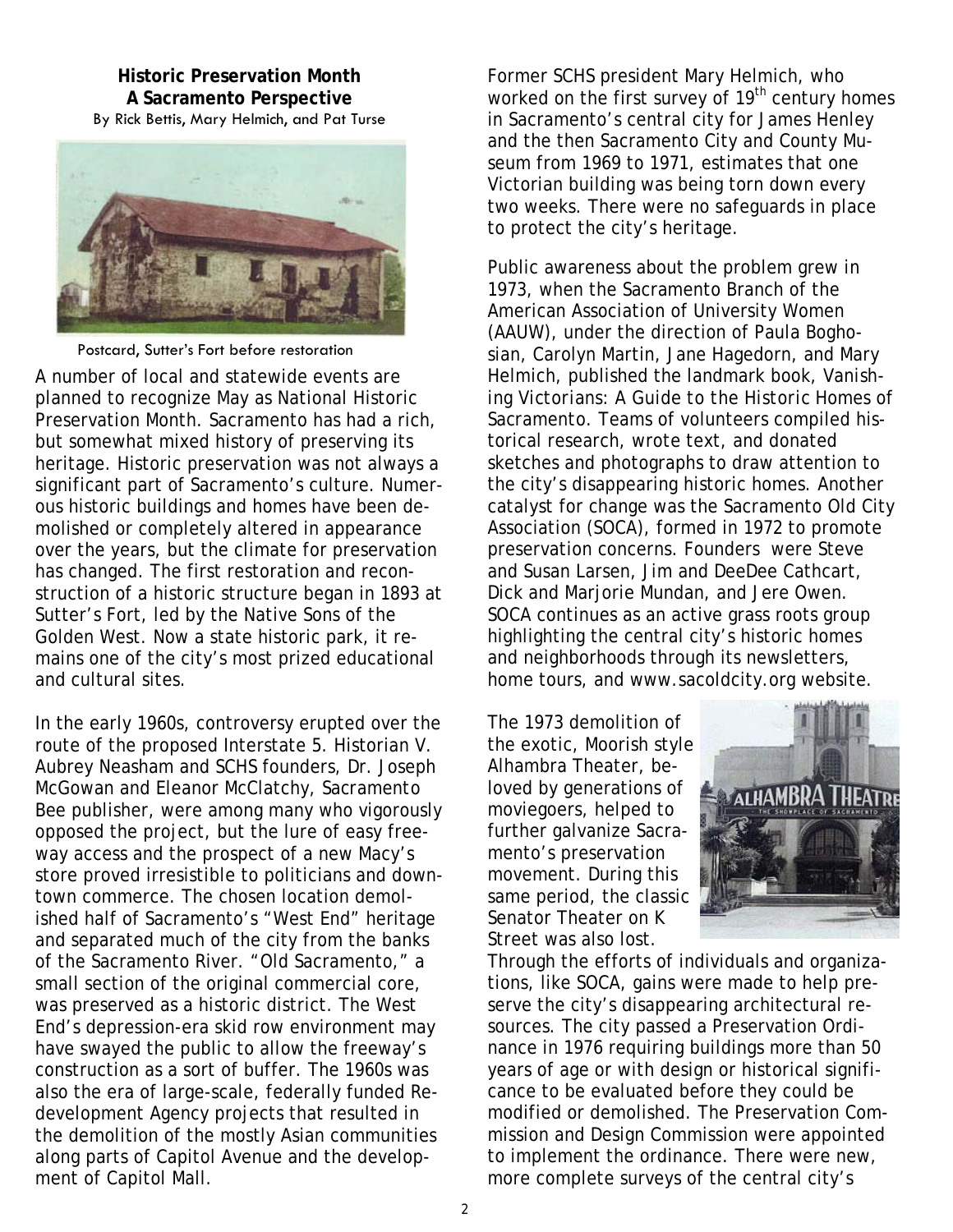buildings, too. In many cases vintage homes were prevented from being demolished. Some were relocated within the central city. The city also required new construction to be designed more compatibly within its neighborhood.

Other organizations formed to advocate for preservation include the Sacramento Bungalow Heritage Association, whose founders included SCHS President Susan Ballew and her late husband Steven, along with Kerry Phillips and Charles Moore. The Preservation Round Table, was co-founded by Steven Ballew and Linda Whitney. Other still active preservation organizations include Sacramento Heritage Inc., a non-profit arm of the Sacramento Housing and Development Agency, the Sacramento Trust for Historic Preservation, and the Historic Old Sacramento Foundation. These organizations have sponsored educational tours, forums, architectural awards, historic building surveys, and supported building restorations. They have been resolute advocates for preservation.

Sacramento's preservation victories have ranged from major projects such as the restoration of the State Capitol, Memorial Auditorium, and the Stanford Mansion, to many modest

homes, as well as small treasures like the tiled patio wall of the California Fruit Exchange (or "Blue Anchor") Building on N St. Other successes include the adaptation of the Llewellen Williams home, moved three times, to serve as a mortuary, a restaurant and reception venue (owned by SCHS Board Member Mory Holmes), and finally an international hostel.

Last year the 30<sup>th</sup> anniversary of the passage of Sacramento's historic preservation ordinance was celebrated at the Memorial Auditorium. This May, the Sacramento City Council presented awards to preservation projects and reviewed proposed guidelines for a new grant program designed to assist owners repairing historic properties. Sacramento's preservation movement continues with efforts to preserve the former Southern Pacific's Depot and the shops buildings punctuated by occasional losses such as the Ebner's Hotel in Old Sacramento. Neighborhood associations have become active watchdogs for quality of life issues that clearly include retention of the city's architectural character. The preservation climate has improved through the efforts of many concerned with Sacramento's historic heritage and community vitality.



**SCHS Awards of Excellence Provide Memorable Evening.** Henrik Jul Hansen (left) spoke on European music popular in the 19th century. Award recipients included, from left: Ann McHatton and Jan Haag, Publications; Bob Ress, Sacramento Southern Railroad program at the California State Railroad Museum (CSRM), Preservation; Illa Collin, Special Achievement Award; Anne Ofsink, Education; other Preservation Award Recipients from Sacramento Southern Railroad program include Pam Horan, CSRM foundation director; Cathy Taylor, State Parks Capitol District superintendent; Dick Noonan, Sacramento Southern Railroad GM Operations; Joann Cole (in front), Jim Fryer, Melba Fryer (middle), Joe Mikula (striped tie); Becky Carruthers, President's Award; Jim Pynchon, Sacramento Southern Railroad. Not pictured: Kelly Timpson, Mission Avenue Open School, Carmichael, Education Award. Photos: R. LaPerrière

Coming Soon to Your Mailbox: Sacramento County Historical Society Journal on water, 4 issues in 1 !